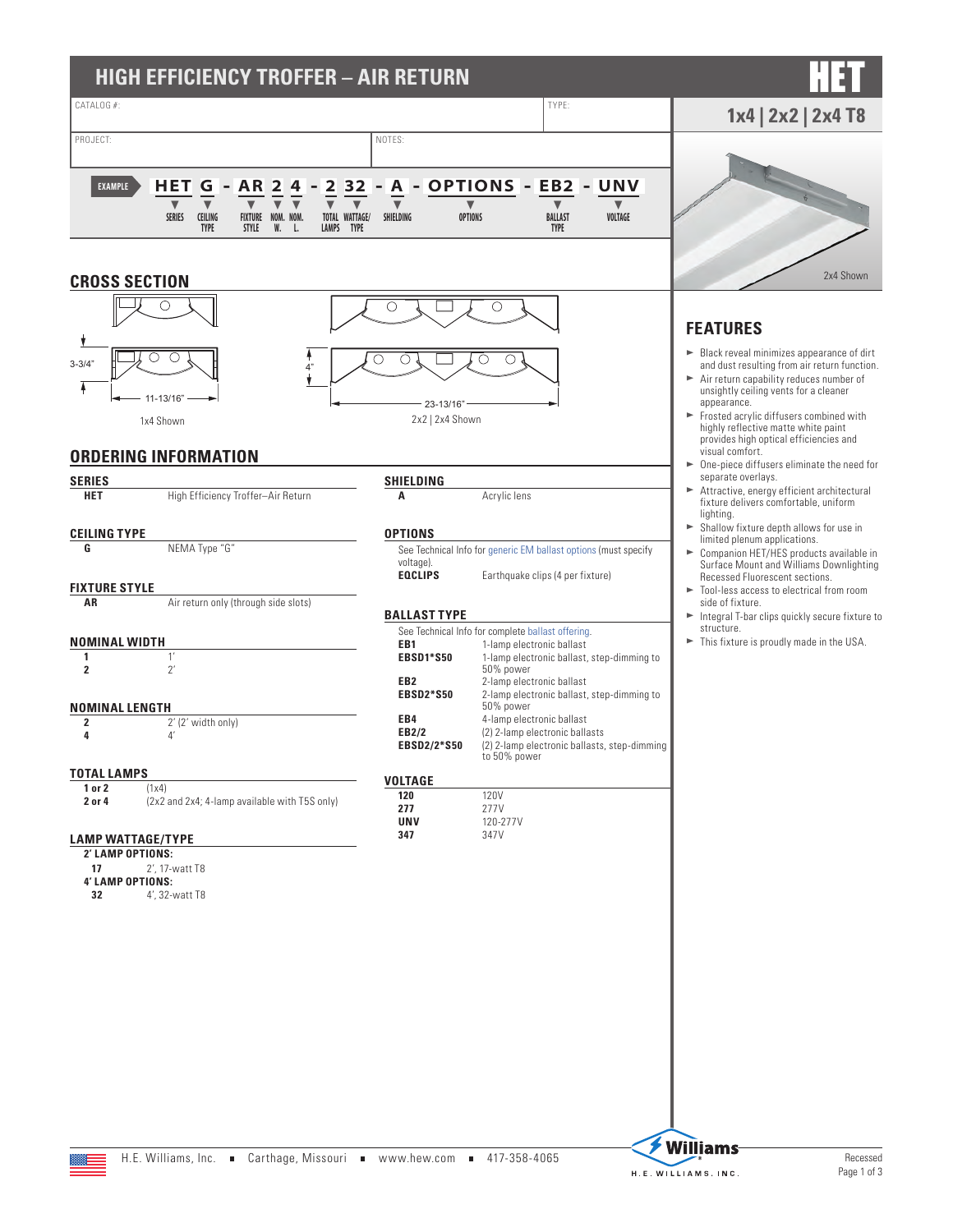**SPECIFICATIONS**

corrosion.

locations.

**Housing** – 22-gauge die-formed C.R.S. **Shielding** – Ribbed acrylic diffuser. **Finish** – Highly reflective non-glare matte white polyester powder coat bonded to phosphate-free, multi-stage pretreated metal. All parts painted after fabrication to facilitate installation, increase efficiency, and inhibit

**Electrical** – Electronic ballast standard, instant start T8, rated Class P. **Mounting** – NEMA Type "G". **Labels** – UL/CUL listed as recessed fluorescent luminaire suitable for dry or damp

## **HIGH EFFICIENCY TROFFER - AIR RETURN**

# **T8 PHOTOMETRY** - 2x4 **Catalog #: HETG-AR24-232-A**

### **TEST REPORT INFORMATION**

- $\blacktriangleright$  Test Report #: 15490.0  $\blacktriangleright$  Date: 09/28/06
- $\blacktriangleright$  Lamp Type: F32  $\blacktriangleright$  Lamp Quantity: 2



### **ZONAL CAVITY COEFFICIENTS**

|                     | Ceilina        |      | .80  |      |      | .70  |      |     | .50 |     |
|---------------------|----------------|------|------|------|------|------|------|-----|-----|-----|
|                     | Wall           | .70  | .50  | .30  | .70  | .50  | .30  | .50 | .30 | .10 |
|                     | $\Omega$       | 1.06 | 1.06 | 1.06 | 1.04 | 1.04 | 1.04 | .99 | .99 | .99 |
|                     | 1              | .98  | .95  | .91  | .96  | .93  | .90  | .89 | .86 | .84 |
|                     | $\overline{2}$ | .90  | .84  | .78  | .88  | .82  | .77  | .79 | .75 | .71 |
| <b>Cavity Ratio</b> | 3              | .83  | .75  | .68  | .81  | .73  | .67  | .71 | .65 | .61 |
|                     | 4              | .76  | .66  | .59  | .74  | .65  | .59  | .63 | .57 | .53 |
|                     | 5              | .70  | .59  | .51  | .68  | .58  | .51  | .56 | .50 | .45 |
|                     | 6              | .64  | .53  | .45  | .63  | .52  | .45  | .50 | .44 | .39 |
| Room                | 7              | .59  | .47  | .40  | .58  | .47  | .39  | .45 | .39 | .34 |
|                     | 8              | .54  | .42  | .35  | .58  | .42  | .35  | .41 | .34 | .29 |
|                     | 9              | .50  | .38  | .31  | .49  | .37  | .30  | .36 | .30 | .25 |
|                     | 10             | .46  | .34  | .27  | .45  | .34  | .27  | .33 | .27 | .22 |

| <b>CANDLEPOWER DISTRIBUTION</b> |                         |                   |             |        |  |  |  |  |  |
|---------------------------------|-------------------------|-------------------|-------------|--------|--|--|--|--|--|
| Vertical                        | <b>Horizontal Angle</b> | Zonal             |             |        |  |  |  |  |  |
| Angle                           | 0°                      | 45°               | $90^\circ$  | Lumens |  |  |  |  |  |
| $\theta$                        | 1880.                   |                   | 1880. 1880. |        |  |  |  |  |  |
| 5                               |                         | 1881. 1881. 1883. |             | 179.6  |  |  |  |  |  |
| 15                              |                         | 1881. 1899. 1915. |             | 538.2  |  |  |  |  |  |
| 25                              |                         | 1684. 1728.       | 1773.       | 799.8  |  |  |  |  |  |
| 35                              |                         | 1441. 1530.       | 1611.       | 959.4  |  |  |  |  |  |
| 45                              | 1165.                   | 1324.             | 1455.       | 1019.9 |  |  |  |  |  |
| 55                              | 791.                    | 983.              | 1097        | 865.3  |  |  |  |  |  |
| 65                              | 484.                    | 650.              | 616.        | 591.8  |  |  |  |  |  |
| 75                              | 230.                    | 269.              | 202.        | 261.3  |  |  |  |  |  |
| 85                              | 52.                     | 33.               | 24.         | 40.6   |  |  |  |  |  |
| 90                              | 0.                      | $\mathbf{0}$ .    | $\theta$ .  |        |  |  |  |  |  |

**Horizontal Angle Zonal**<br>  $0^{\circ}$  **45° 90° Lumens** 

 600. 670. 730. 517.3 407. 497. 519. 429.3 247. 304. 266. 277.8 117. 119. 84. 118.1 23. 9. 7. 13.9 90 0. 0. 0.

**0º 45º 90º Lumens**

| LUMEN SUMMARY                                                                                           |                        |      |                   |  |  |  |  |  |  |
|---------------------------------------------------------------------------------------------------------|------------------------|------|-------------------|--|--|--|--|--|--|
| Zone                                                                                                    | Lumens                 |      | % Lamp  % Fixture |  |  |  |  |  |  |
| $0 - 30$                                                                                                | 1518.                  | 25.7 | 28.9              |  |  |  |  |  |  |
| $0 - 40$                                                                                                | 2477                   | 42.0 | 47.1              |  |  |  |  |  |  |
| $0 - 60$                                                                                                | 4362.                  | 73.9 | 83.0              |  |  |  |  |  |  |
| $0 - 90$                                                                                                | 5256.                  | 89.1 | 100.0             |  |  |  |  |  |  |
| <b>Total Luminaire:</b>                                                                                 |                        |      |                   |  |  |  |  |  |  |
| $0 - 180$                                                                                               | 100.0<br>5256.<br>89.1 |      |                   |  |  |  |  |  |  |
| Total Luminaire Optical Efficiency: 89.1%<br>Spacing Criteria: Across: 1.3<br>Diagonal: 1.3<br>Fnd: 1.2 |                        |      |                   |  |  |  |  |  |  |

|                                       |  |                                  |  |  |  | .54 .42 .35 .58 .42 .35 .41 .54                 |  |  |  |  |
|---------------------------------------|--|----------------------------------|--|--|--|-------------------------------------------------|--|--|--|--|
|                                       |  |                                  |  |  |  | $.50$ $.38$ $.31$ $.49$ $.37$ $.30$ $.36$ $.36$ |  |  |  |  |
|                                       |  | 10 46 .34 .27 .45 .34 .27 .33 .3 |  |  |  |                                                 |  |  |  |  |
| Effective Floor Covity Reflectance 20 |  |                                  |  |  |  |                                                 |  |  |  |  |

Effective Floor Cavity Reflectance = .20

### **PHOTOMETRY - 1x4**

### **TEST REPORT**

**INFORMATION**  $\blacktriangleright$  Test Report #: 15487.0  $\blacktriangleright$  Date: 09/27/06

 $\blacktriangleright$  Lamp Type: F32

 $\blacktriangleright$  Lamp Quantity: 1



| <b>LUMEN SUMMARY</b>                                                                                    |        |          |              |  |  |  |  |  |
|---------------------------------------------------------------------------------------------------------|--------|----------|--------------|--|--|--|--|--|
| Zone                                                                                                    | Lumens | $%$ Lamp | % Fixture    |  |  |  |  |  |
| $0 - 30$                                                                                                | 799.   | 27.1     | 30.1         |  |  |  |  |  |
| $0 - 40$                                                                                                | 1300.  | 44.1     | 48.9<br>84.6 |  |  |  |  |  |
| $0 - 60$                                                                                                | 2246.  | 76.2     |              |  |  |  |  |  |
| $0 - 90$                                                                                                | 2656.  | 90.0     | 100.0        |  |  |  |  |  |
| <b>Total Luminaire:</b>                                                                                 |        |          |              |  |  |  |  |  |
| $0 - 180$                                                                                               | 2656.  | 90.0     | 100.0        |  |  |  |  |  |
| Total Luminaire Optical Efficiency: 90.0%<br>Spacing Criteria: Across: 1.3<br>Diagonal: 1.3<br>Fnd: 1.2 |        |          |              |  |  |  |  |  |

### **ZONAL CAVITY COEFFICIENTS**

|  |                    | Ceilina        |      | .80  |      |      | .70 |           |     | .50 |     |
|--|--------------------|----------------|------|------|------|------|-----|-----------|-----|-----|-----|
|  |                    | Wall           | .70  | .50  | .30  | .70  | .50 | .30       | .50 | .30 | .10 |
|  |                    | $\Omega$       | 1.07 | 1.07 | 1.07 | 1.05 |     | 1.05 1.05 | 1.0 | 1.0 | 1.0 |
|  |                    | 1              | 1.0  | .96  | .93  | .97  | .94 | .91       | .90 | .88 | .85 |
|  |                    | $\overline{2}$ | .92  | .85  | .80  | .90  | .84 | .79       | .81 | .76 | .73 |
|  | Ratio              | 3              | .85  | .76  | .70  | .82  | .75 | .69       | .72 | .67 | .63 |
|  |                    | 4              | .78  | .68  | .61  | .76  | .67 | .60       | .65 | .59 | .54 |
|  |                    | 5              | .71  | .60  | .53  | .69  | .59 | .52       | .58 | .51 | .46 |
|  | <b>Room Cavity</b> | 6              | .66  | .54  | .47  | .64  | .53 | .46       | .52 | .45 | .41 |
|  |                    | 7              | .60  | .49  | .41  | .59  | .48 | .41       | .47 | .40 | .35 |
|  |                    | 8              | .56  | .44  | .36  | .54  | .43 | .36       | .42 | .35 | .31 |
|  |                    | 9              | .51  | .39  | .32  | .50  | .39 | .32       | .38 | .31 | .27 |
|  |                    | 10             | .47  | .36  | .28  | .46  | .35 | .28       | .34 | .28 | .24 |

Effective Floor Cavity Reflectance = .20